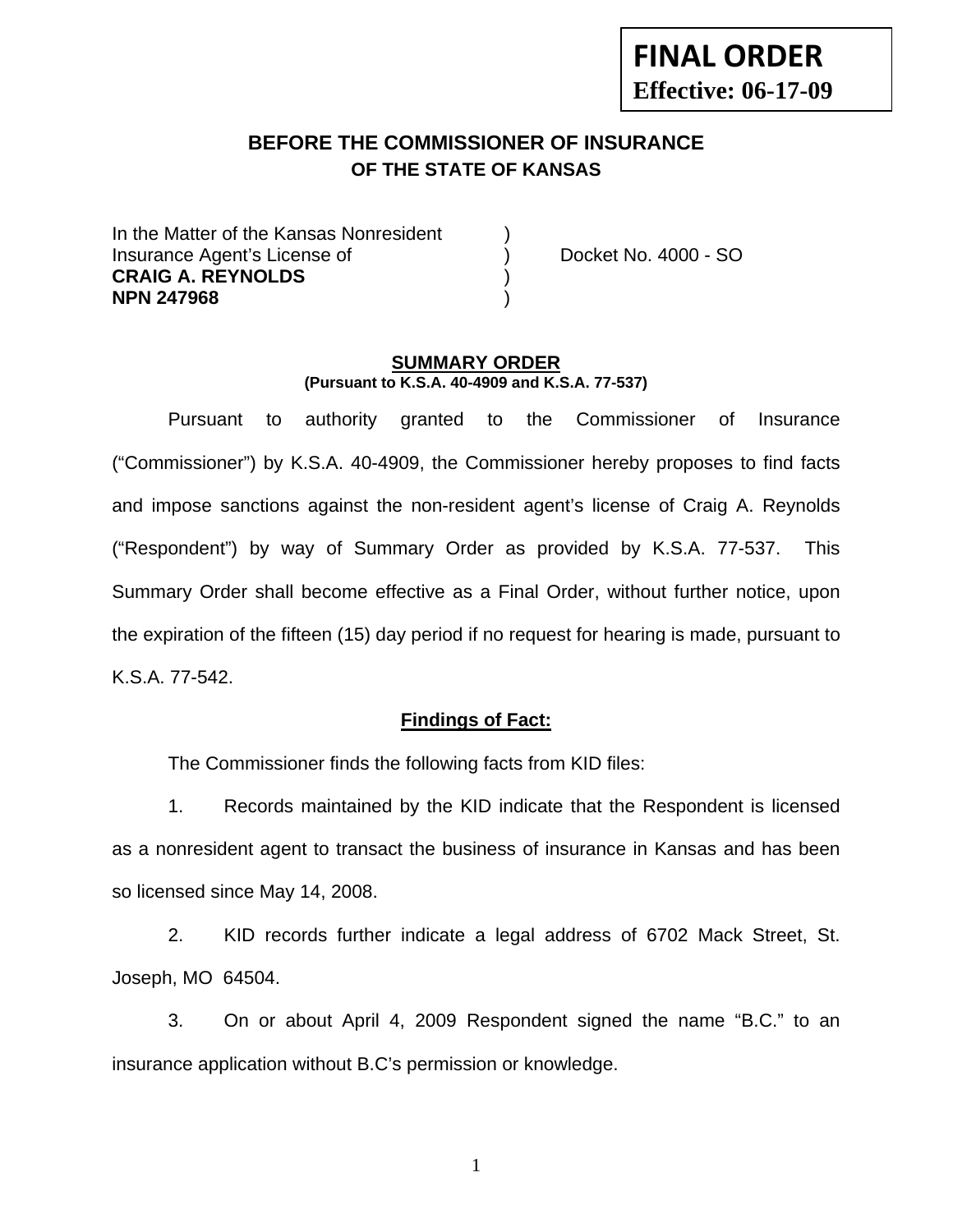4. Respondent, when submitting the above insurance application, also included an authorization for direct bank withdrawal for payment of the insurance policy that was applied for without B.C.'s permission.

### **Applicable Law**

5. K.S.A. 40-4909(a) provides, in relevant part:

"The commissioner may deny, suspend, revoke or refuse renewal of any license issued under this act if the commissioner finds that the applicant or license holder has:

- (2) Violated:
- (A) Any provision of chapter 40 of the Kansas Statutes Annotated, and amendments thereto, any rule and regulation promulgated thereunder;
- (8) Used any fraudulent, coercive, or dishonest practice, or demonstrated any incompetence, untrustworthiness, or financial irresponsibility in the conduct of business in this state or elsewhere.
- (10) Forged another person's name to an application for insurance or to any document related to an insurance transaction."
- 6. The Commissioner may revoke any license issued under the Insurance

Agents Licensing Act if the Commissioner finds that the interests of the insurer or the

insurable interests of the public are not properly served under such license. K.S.A. 40-

4909(b).

#### **Conclusions of Law**

7. The Commissioner has jurisdiction over Respondent as well as the subject

matter of this proceeding, and such proceeding is held in the public interest.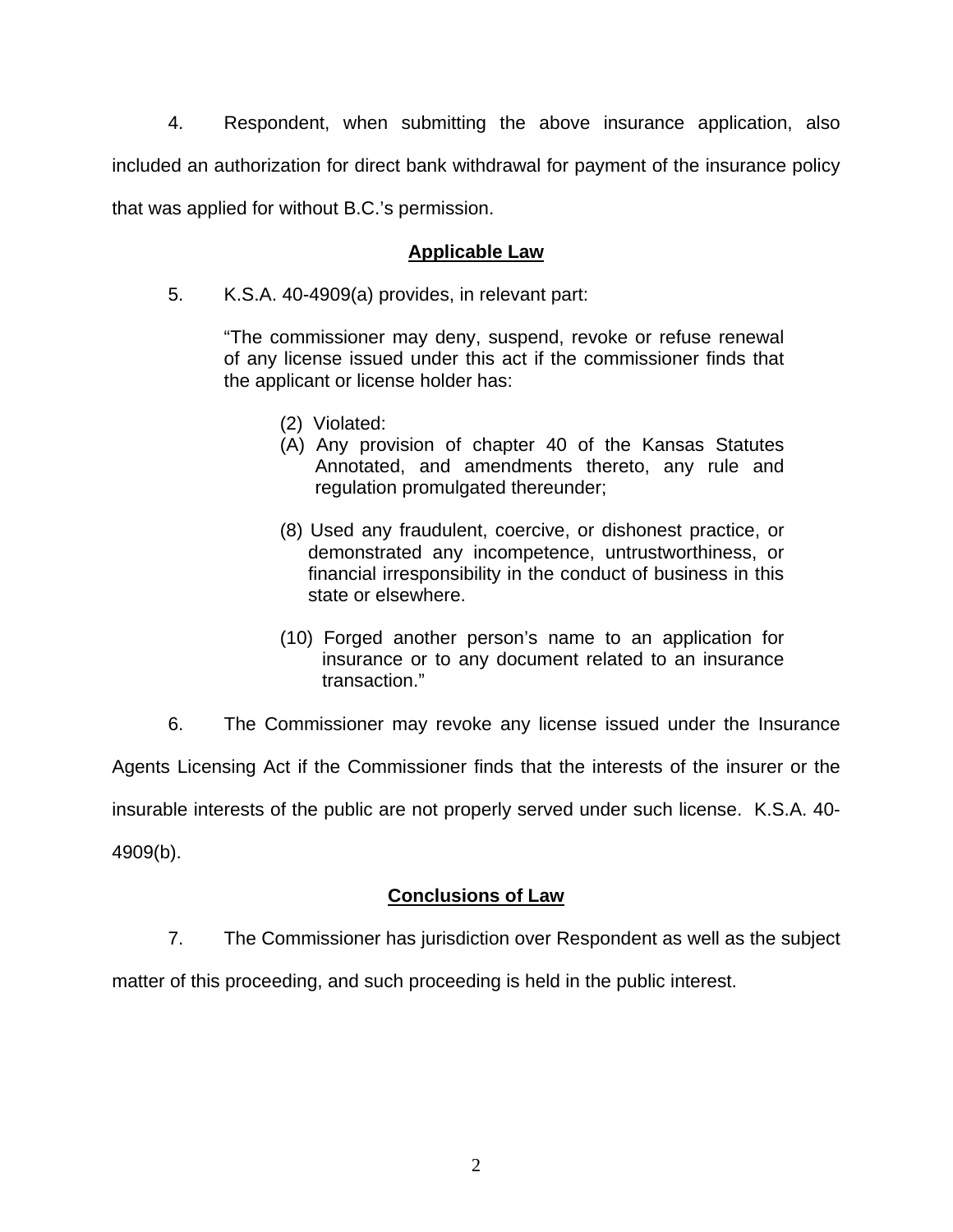8. The Commissioner finds, based on the facts contained in paragraphs 3 and 4, that Respondent has demonstrated incompetence, untrustworthiness, or financial irresponsibility in the conduct of business.

 9. Based on the Respondent's forgery and submission of bank information, the Commissioner concludes that sufficient grounds exist for the revocation of Respondent's insurance agent's license pursuant to K.S.A. 40-4909(b) because such license is not properly serving the interests of the insurer and the insurable interests of the public.

 10. Based on the facts and circumstances set forth herein, it appears that the use of summary proceedings in this matter is appropriate, in accordance with the provisions set forth in K.S.A. 77-537(a), in that the use of summary proceedings does not violate any provision of the law and the protection of the public interest does not require the KID to give notice and opportunity to participate to persons other than Craig A. Reynolds.

**IT IS THEREFORE ORDERED BY THE COMMISSIONER OF INSURANCE THAT** the Kansas nonresident insurance agent's license of Craig A. Reynolds is hereby **REVOKED. IT IS FURTHER ORDERED,** that Craig A. Reynolds shall **CEASE and DESIST** from the sale, solicitation, or negotiation of insurance and/or receiving compensation deriving from the sale, solicitation, or negotiation of insurance conducted after the effective date of this order.

3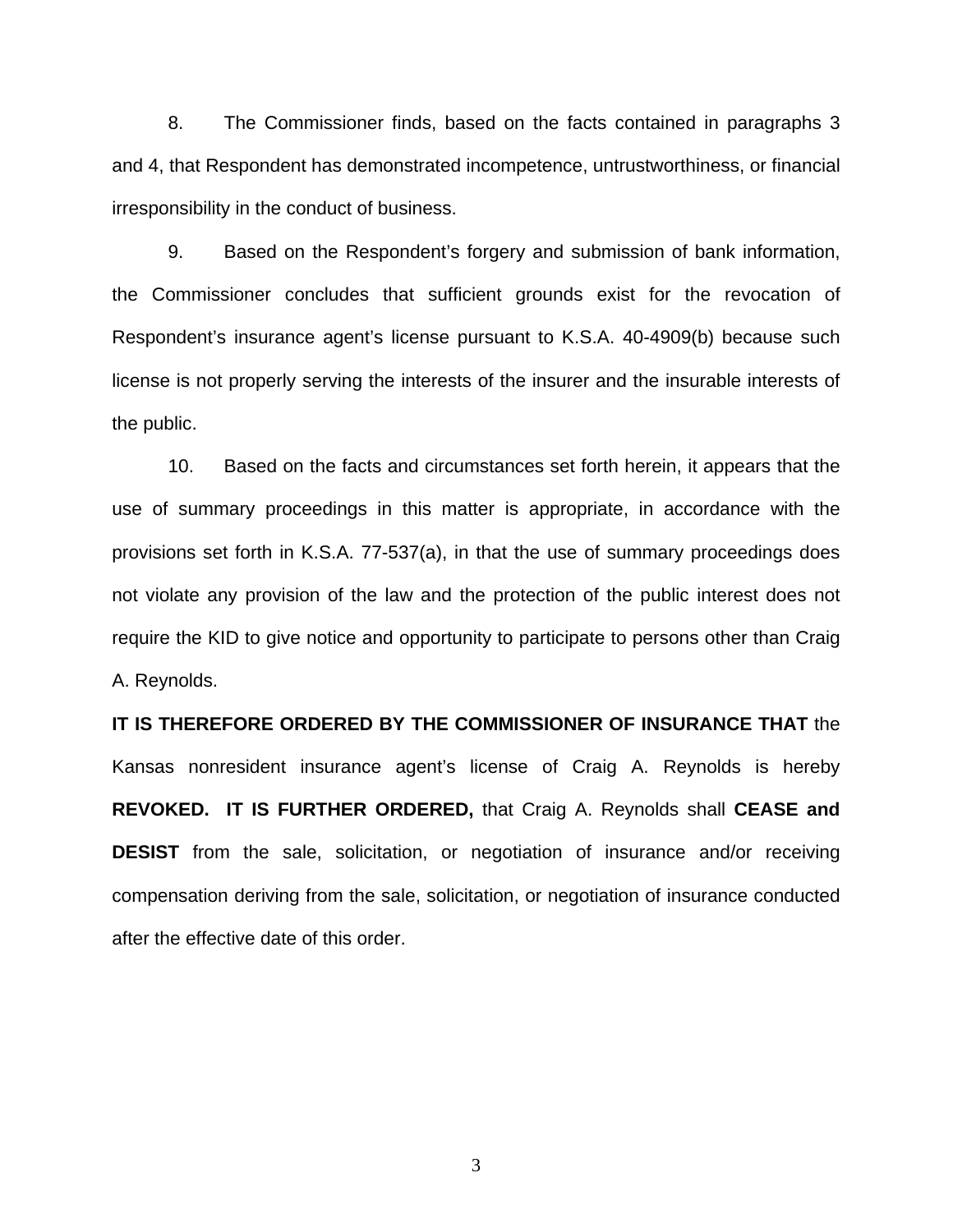#### **NOTICE OF RIGHTS**

(Pursuant to K.S.A. 77-542)

Craig A. Reynolds is entitled to a hearing pursuant to K.S.A. 77-537 and K.S.A. 77-542, the Kansas Administrative Procedure Act. If Respondent desires a hearing, he must file a written request for a hearing with:

 John W. Campbell, General Counsel Kansas Insurance Department 420 S.W. 9<sup>th</sup> Street Topeka, Kansas 66612

This request must be filed within fifteen (15) days from the date of service of this Order. If Respondent requests a hearing, the Kansas Insurance Department will notify him of the time and place of the hearing and information on procedures, right of representation, and other rights of parties relating to the conduct of the hearing, before commencement of the same.

If a hearing is not requested in the time and manner stated above, this Summary Order shall become effective as a Final Order upon the expiration of time for requesting a hearing, pursuant to K.S.A. 77-613. In the event Respondent files a Petition for Judicial Review, pursuant to K.S.A. §77-613(e), the agency officer to be served on behalf of the Kansas Insurance Department is:

 John W. Campbell, General Counsel Kansas Insurance Department 420 S.W.  $9<sup>th</sup>$  Street Topeka, Kansas 66612